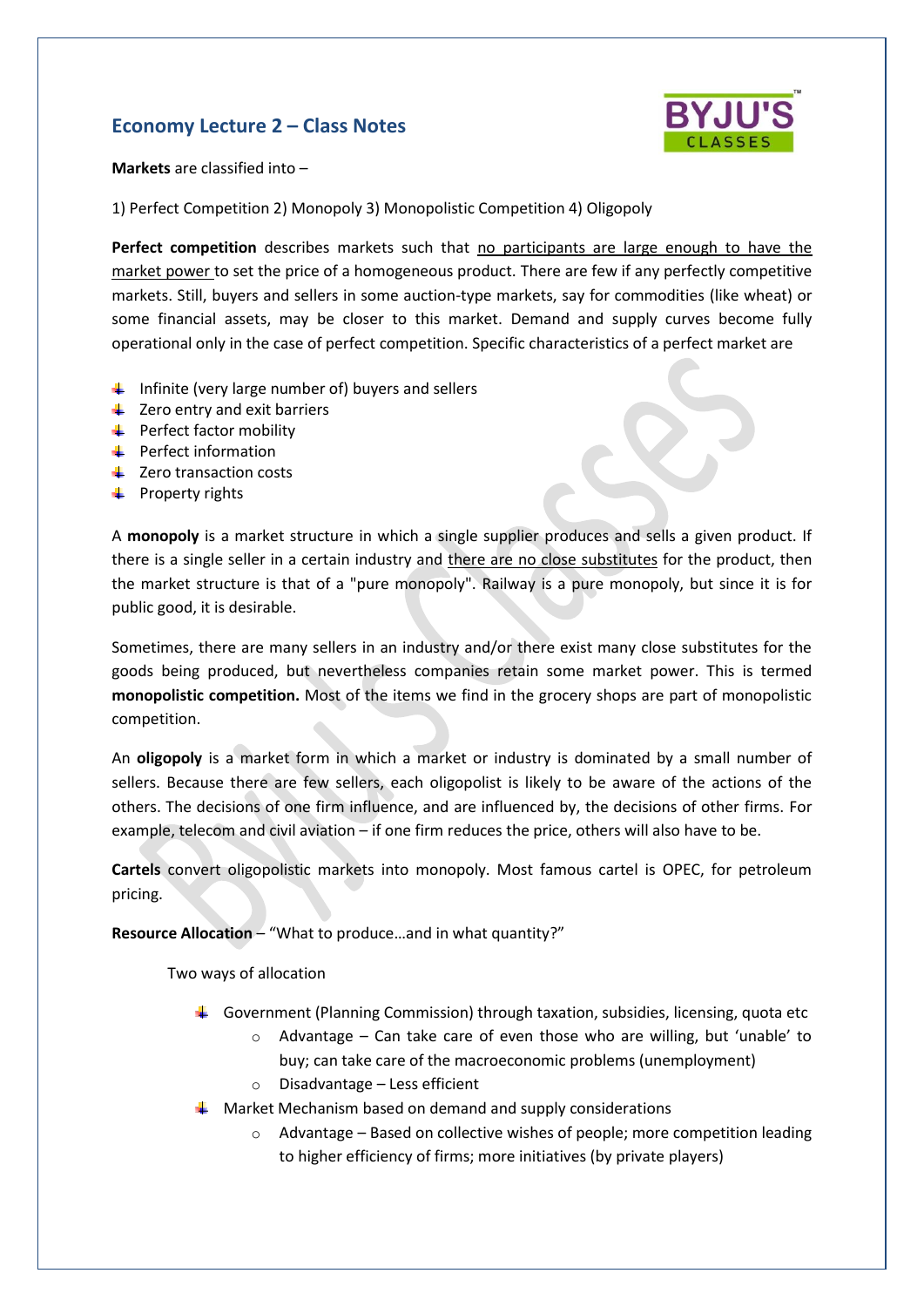$\circ$  Disadvantage – Cannot ensure social justice; cannot fill the gap between 'need and supply'; insensitive to the macroeconomic problems (inflation, environment degradation)

**Government Intervention**: In general, govt intervention in the market mechanism creates distortions like suppliers reducing production, shortages, unequal distribution and black marketing.

- $\ddot{\phantom{1}}$  But the govt can provide subsidies to (poor) consumers and incentives to (unwilling) producers
- $\downarrow$  Administrative measures can take care of black marketing (Acts like Prevention of Black Marketing and Maintenance of Essential Supplies)

Post reforms (1991), govt has started inviting private players to participate in otherwise nonprofitable sectors (like infrastructure) by providing them Viability Gap Funding (VGF)

- **VGF**  Ministry of Finance Department, Department of Economic affairs has introduced a scheme for support to public private partnership (PPP) in infrastructure. G.O.I. has made provision to financially support the viability gap **to the tune of 20% of the cost of the project** in the form of capital grant from its viability gap fund. The scheme is confined to Public Private Partnership projects taken by the Government or its agencies, where the private sector is selected through **open competitive public bidding**. Under the scheme of Government of India, a provision has been made that Government of India's support will be limited to tune of 20% of the cost of the Project. It is also mentioned that State Government or its agencies that owns the project may also provide additional grants out of its budget not exceeding further 20% of the total cost of the Project.
- **LPG** Liberalization (reducing govt control and allowing economic units to take their own decisions, Privatization (increasing the role of private sector), Globalization (integrating Indian economy with the world economy)
- **Competition Commission of India** created in 2002 is not anti-competition it ensures that the companies play by the rules and no company takes undue advantages

## **National Income Accounting**

**Gross Domestic Product** (**GDP**) – Monetary value of all final goods and services produced in the domestic territory of a country during an accounting year.

- $\downarrow$  Capital goods (e.g. machinery) are included in GDP, but intermediate goods (e.g. raw materials) are not
- $\frac{1}{2}$  Same good can be final (you consuming milk ) or intermediate (milk in the restaurant) depending on the usage
- $\ddot{+}$  Intermediate goods and services are not included to avoid double counting
- $\downarrow$  In India, Services Sector contributes 60% to the GDP
- **Domestic Territory = Country's boundary + Embassies/Consulates + Military** Establishments of the country abroad + Ships/Aircrafts/Fishing Vessels/Oil Rigs belonging to the residents of the country
- Accounting Year = Fiscal Year; for India it is 1<sup>st</sup> of April to 31<sup>st</sup> of March (next year)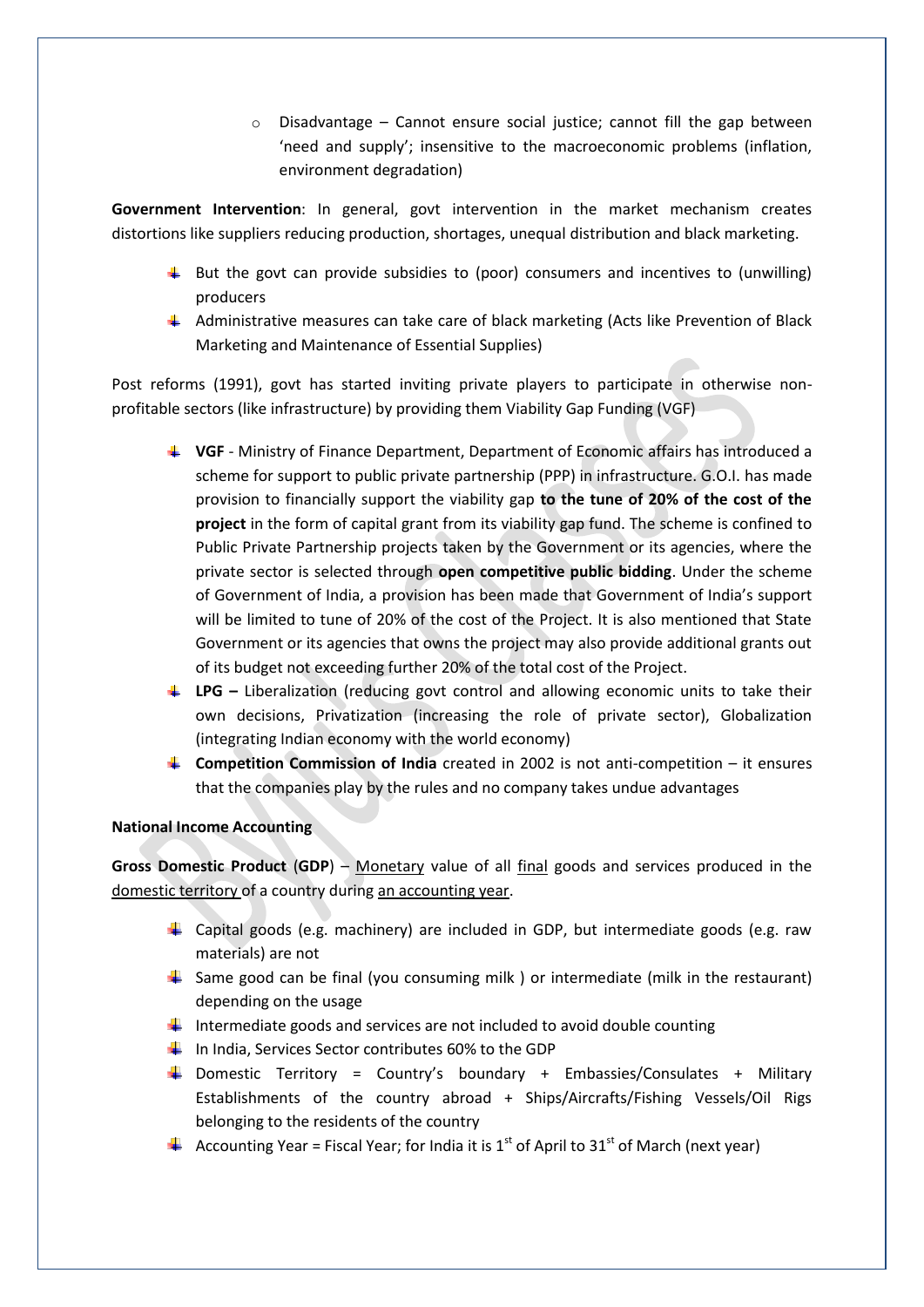$\frac{1}{\sqrt{2}}$  Will include the income generated by MNCs in India

**Gross National Product** – GNP is the total value of final goods and services by normal residents of India within an accounting year. GDP includes the contribution made by non-resident producers who work in the domestic territory of other countries - by way of wages, rent, interest and profits. For example, the income of all people working in Indian banks abroad is the factor income earned abroad. Net factor income from abroad is the difference between the income received from abroad for rendering factor services and the income paid for the factor services rendered by non-residents in the domestic territory of a country. GNP is, thus, the sum of GDP and net factor incomes from abroad.

In brief, GNP = GDP + NFIA (net factor income from abroad).

- Normal Resident GoI defines it as someone who has <u>long term economic interest in India</u>.
- Inputs 1) Factor: Land, Labour, Capital & Entrepreneurship 2) Non-factor: All others (raw materials)
- NFIA may be positive or negative. In case of India, it is negative; so **our GDP > GNP**

#### **Net value = Gross – Depreciation**

- $\downarrow$  Net Domestic Product (NDP) = GDP Depreciation
- $\bigstar$  Net National Product (NNP) = GNP Depreciation
- $\downarrow$  NNP = NDP + NFIA (similar to the relation between GNP & GDP)
- **Theoretically 'net' is a better measure of the health of an economy than 'gross' but it is** difficult to estimate net values – so GDP & GNP are commonly used measures

#### **Factor Cost (FC) vs Market Price (MP)**

- $\ddot{\bullet}$  FC includes rent, wages, interest and profit
- $MP = FC + Net Indirect Taxes$ 
	- $\circ$  Net Indirect Taxes = Indirect Taxes Subsidies
	- $\circ$  Therefore, GDP at MP = GDP at FC + Net Indirect Taxes
- $\downarrow$  Direct Taxes imposed on income and wealth of people and corporates (Income tax, wealth tax etc); indirect taxes on goods and services (sales tax, excise duty)
- $\downarrow$  FC is used for estimating growth (e.g. our annual GDP numbers)
	- $\circ$  GDP at MP can increase merely by increasing the taxes, even without increase in production

### **Current Prices vs Constant Prices**

- Furrent Values estimated at prevailing (current) prices
	- GDP at current prices is called Nominal GDP
	- Govt always gets its data in terms of Nominal GDP and then converts it to Real GDP
- Constant Values estimated at the prices of a base year
	- For India, the base year is **2004-05**
	- Growth is always estimated at constant price